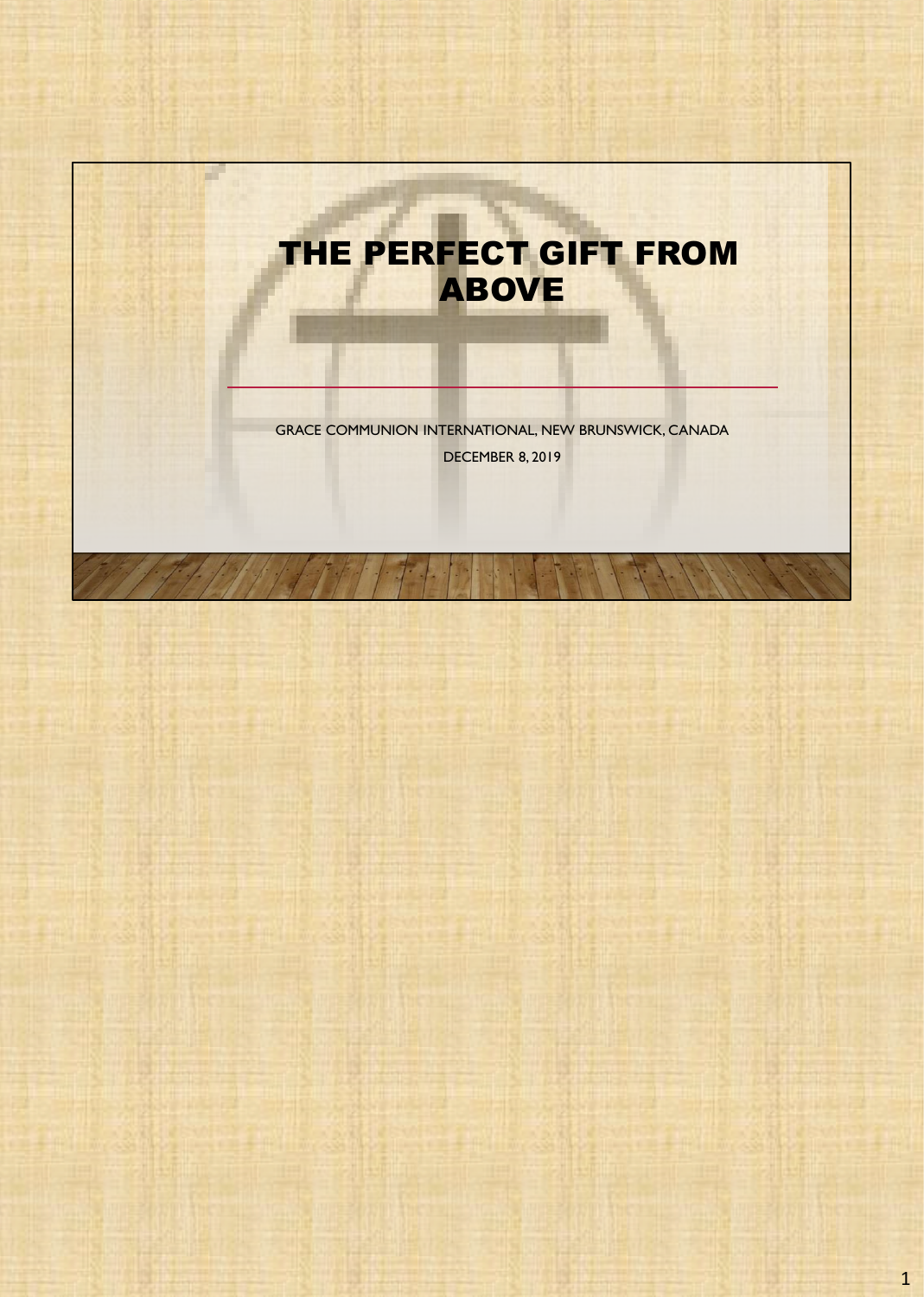# SCRIPTURE READING ROMANS 15:4-13 & JAMES 1:17-18 (ESV)

The Perfect Gift from Above

H.

2

"4 For whatever was written in former days was written for our instruction, that through endurance and through the encouragement of the Scriptures we might have hope.

5 ¶ May the God of endurance and encouragement grant you to live in such harmony with one another, in accord with Christ Jesus,

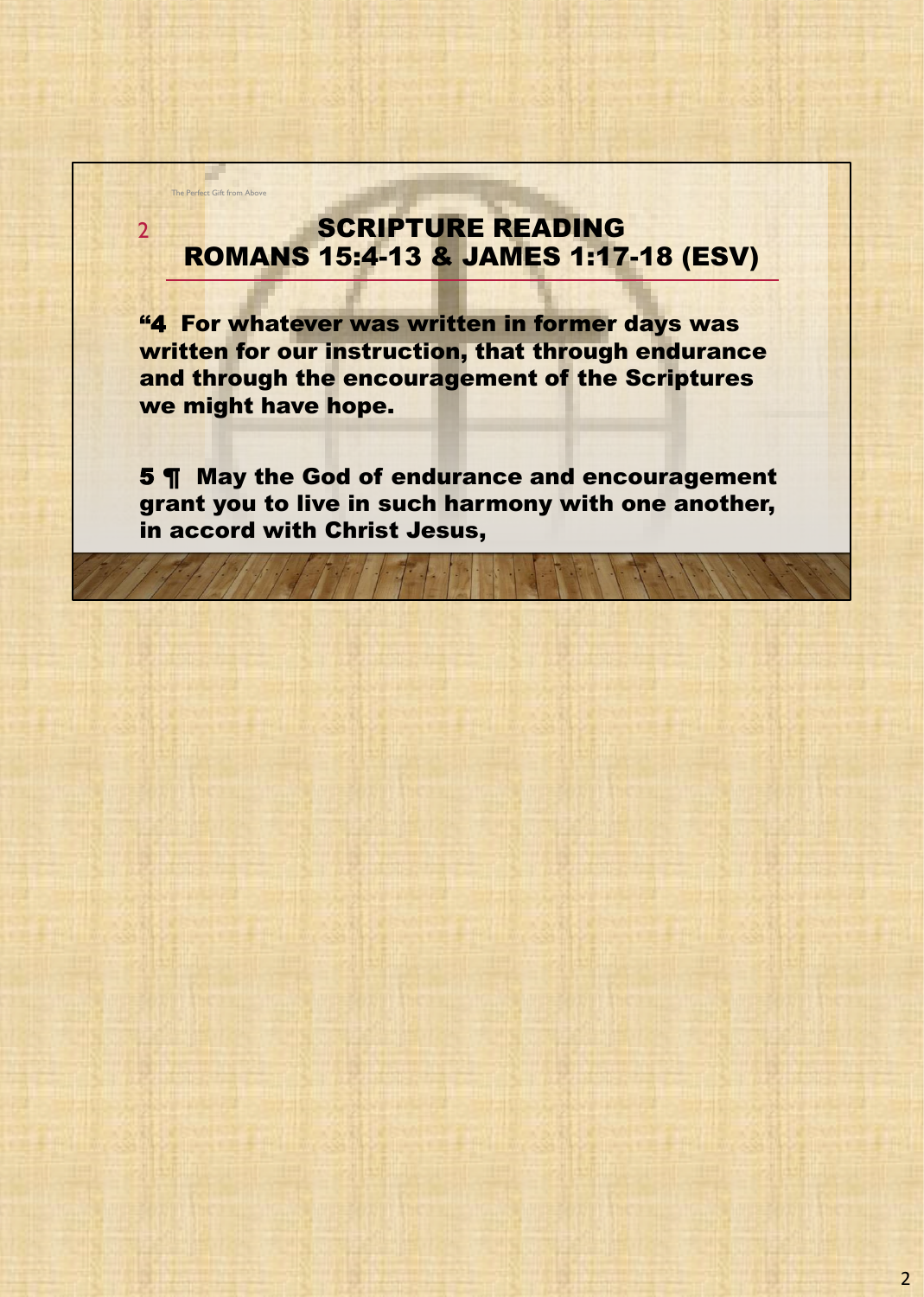$\boldsymbol{6}^3$ that together you may with one voice glorify the God and Father of our Lord Jesus Christ.

7 ¶ Therefore welcome one another as Christ has welcomed you, for the glory of God.

The Perfect Gift from Above

u.

8 For I tell you that Christ became a servant to the circumcised to show God's truthfulness, in order to confirm the promises given to the patriarchs,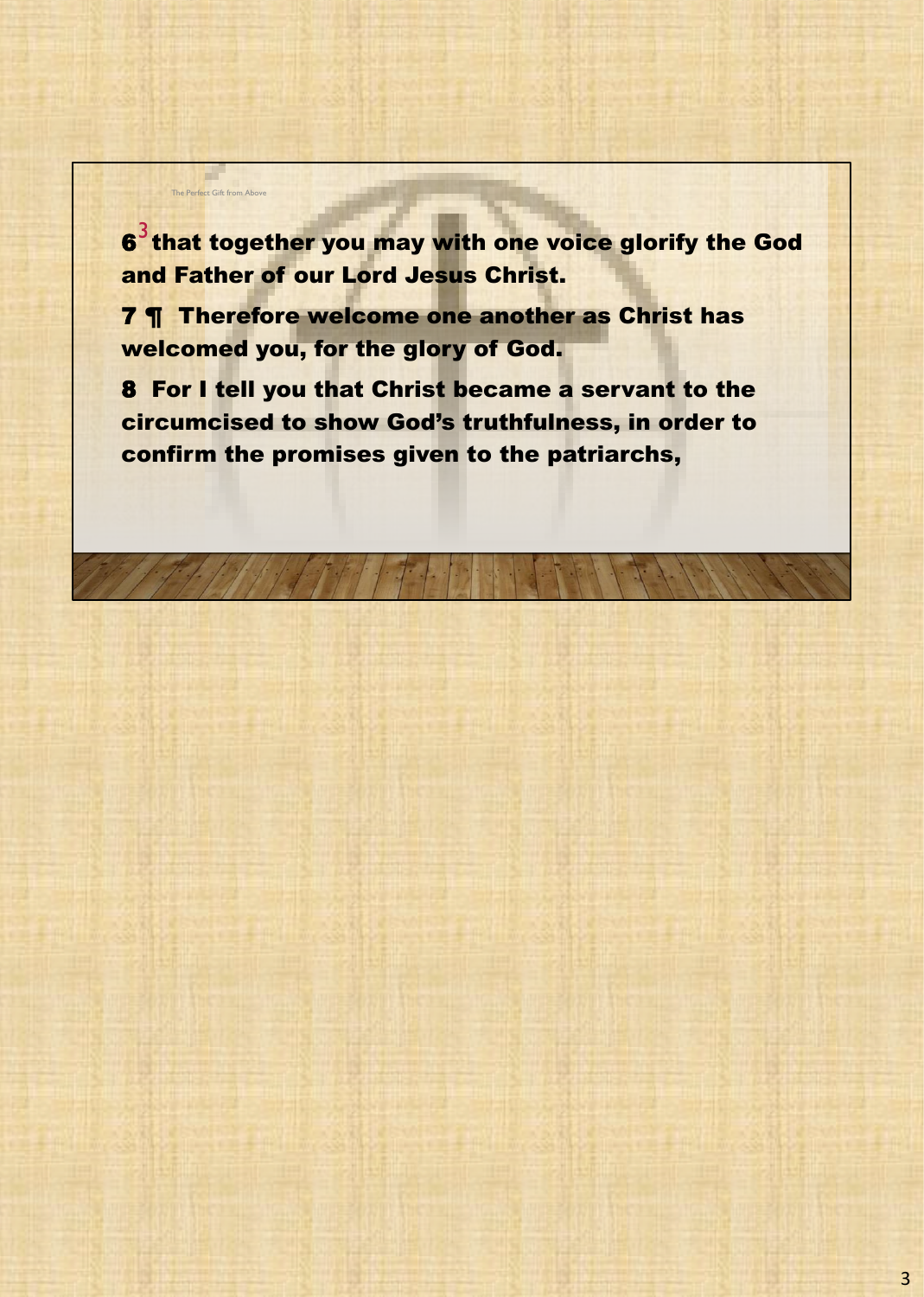The Perfect Gift from Above **9 and in order that the Gentiles might glorify God** for his mercy. As it is written, "Therefore I will praise you among the Gentiles, and sing to your name."

u.

10 And again it is said, "Rejoice, O Gentiles, with his people."

11 And again, "Praise the Lord, all you Gentiles, and let all the peoples extol him."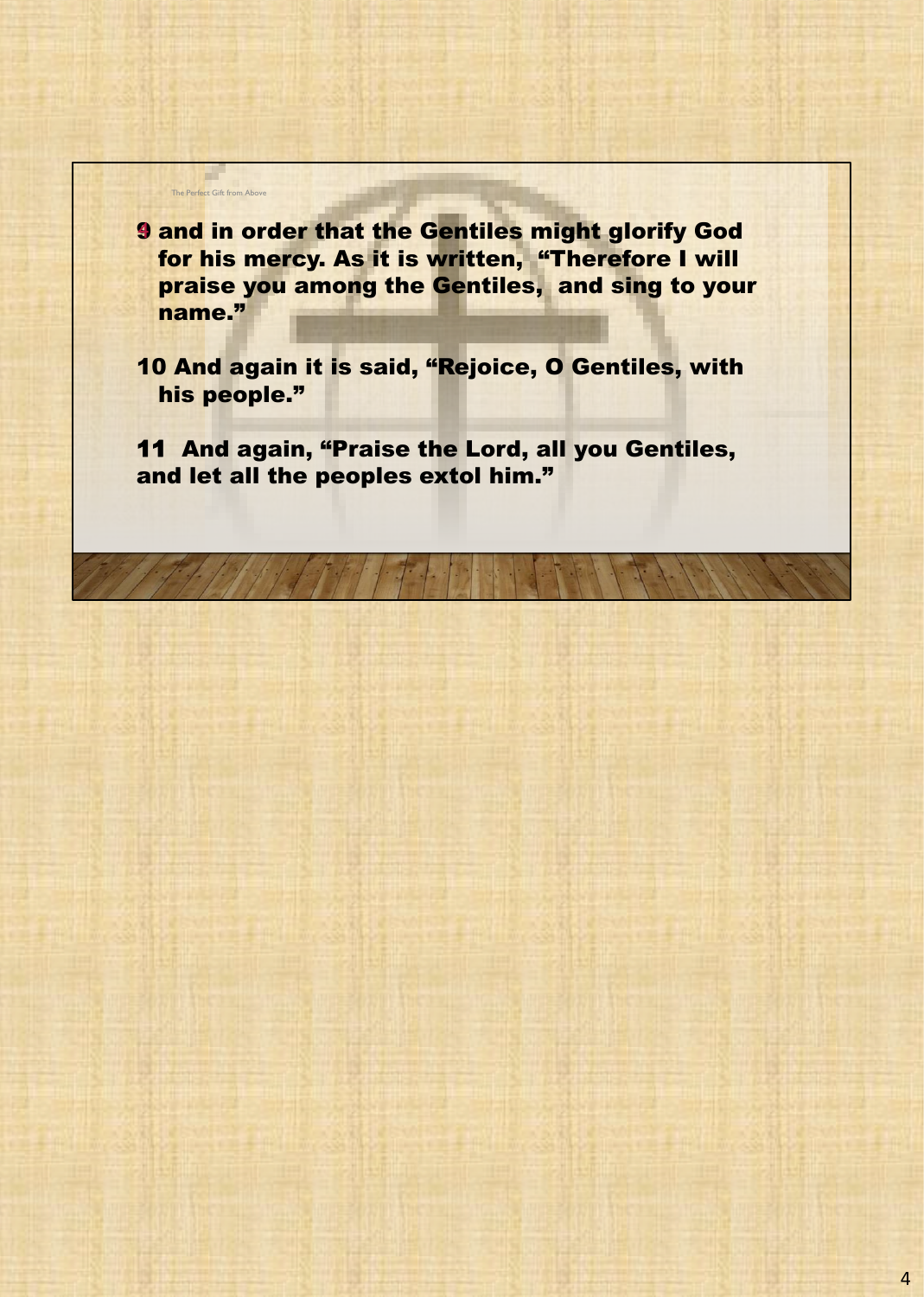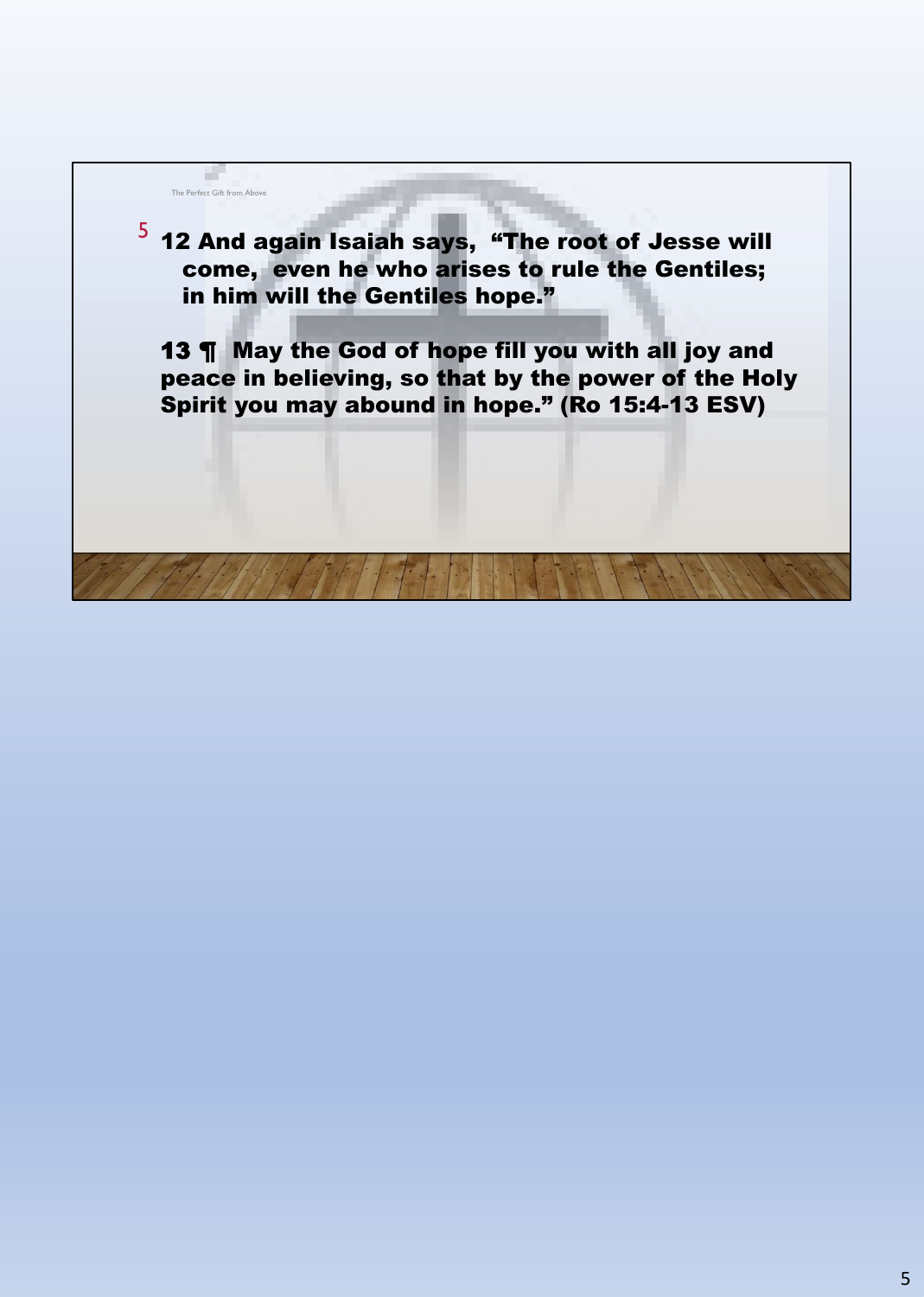"17 Every good gift and every perfect gift is from above, coming down from the Father of lights with whom there is no variation or shadow due to change.

The Perfect Gift from Above

a.

6

18 Of his own will he brought us forth by the word of truth, that we should be a kind of firstfruits of his creatures." (Jas 1:17-18 ESV)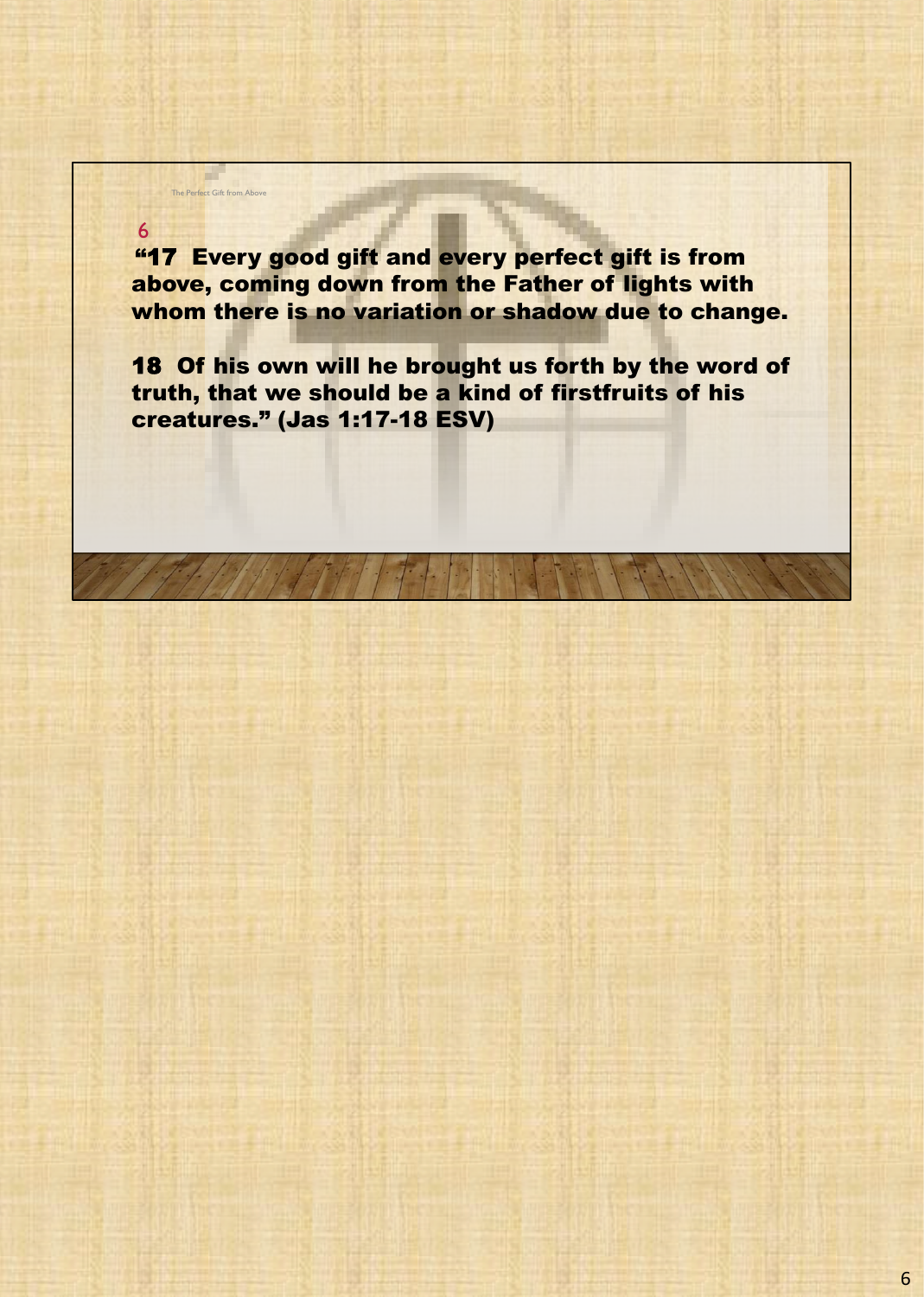

During today's sermon, we are going to think about how these scriptures can help us to prepare for the celebration of the first coming of Jesus to this earth.

"And again Isaiah says, "The root of Jesse will come, even he who arises to rule the Gentiles; in him will the Gentiles hope."

Isaiah lived years before Jesus came to the earth as the incarnate Son of God. Isaiah was inspired to write about the coming Messiah.

This hope of a liberating Messiah was alive in their minds and dreams. They looked forward to the coming of the Messiah who would free them from the oppression of their enemies. Their idea of what the Messiah would do was to give them a good life on this earth. They did not recognize him. He did not meet their expectations. Their eyes were blinded.

- Jesus did not come with power. He came with humility.
- He was not born in nobility. He was born a carpenter's son.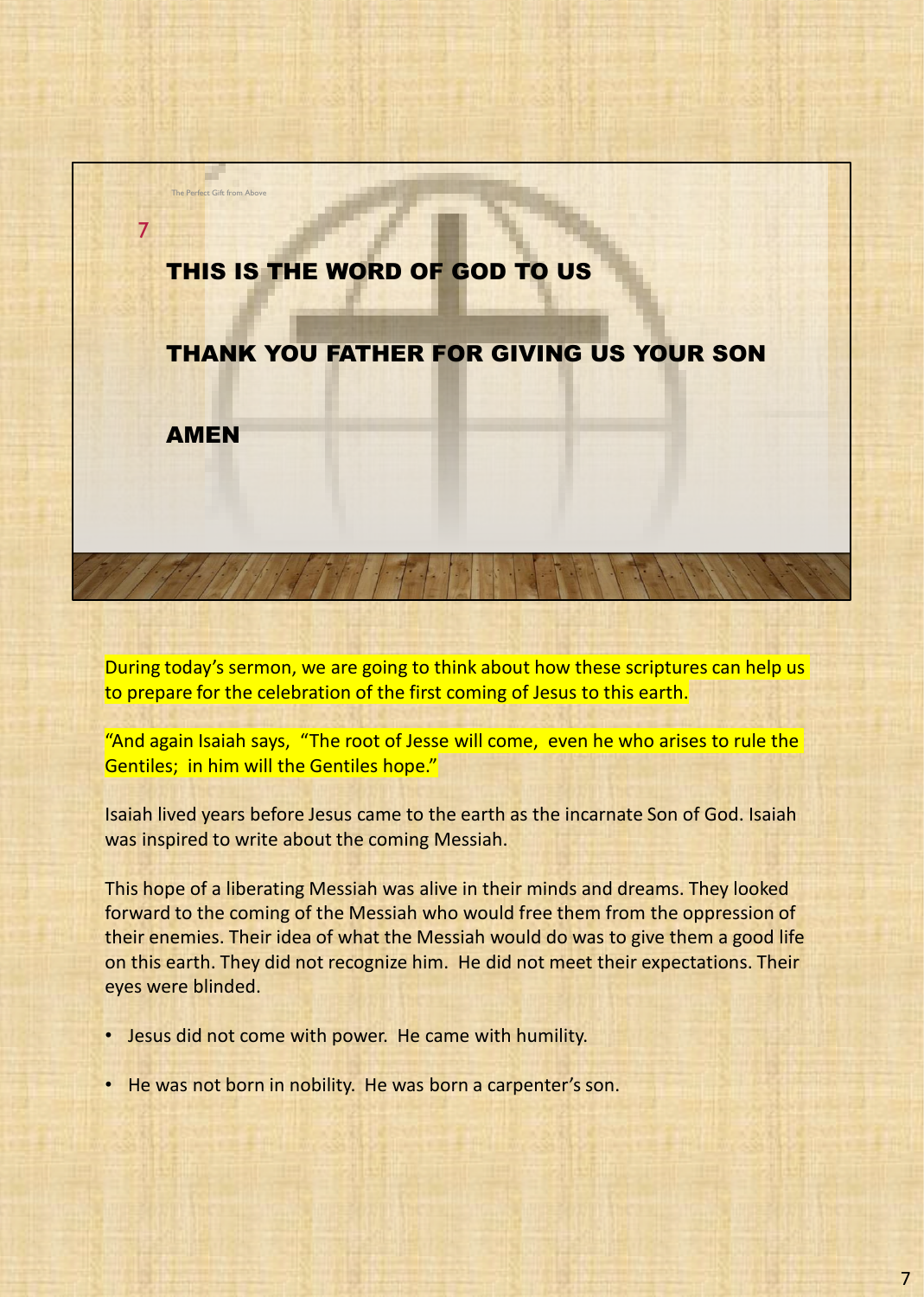- He did not come to the earth to conquer with arms of war but to be killed in our place on a wooden cross.
- Instead of hanging out with the powerful at the time, he hung out with the sinners, the sick, the lepers, etc.
- Instead of surrounding himself with the powerful, he surrounded himself with 12 men – ordinary men
	- one disliked Matthew, the tax collector,
	- John and James has anger problems. Jesus called them Sons of Thunder.
	- Peter and Andrew were fishermen, from Galilee of all places.
- He called himself God, made himself equal with the Father, forgave sins and accepted worship.

This was mind-blowing to the people of his day. They did not recognize who he was, the eternal Son of God.

The Messiah came at the right time to reveal the magnificent plan God has for humanity.

Jesus has come. He has revealed the Father's plan for us. He was God in the flesh. Because he was God he perfectly represented who God is.

As his people, we are blessed to get a glimpse of this magnificent plan, although we do not see it in its fullness yet.

Through faith in Jesus, we have entered the kingdom of God although we have not witnessed or experienced its fullness yet.

God's new covenant people have always recognized the importance of the birth of Jesus. If he had not been born, there would not have been the cross, the resurrection, our liberation from the consequence of sin, etc.

As we remember his birth, its important and we prepare to celebrate.

However, Christmas was not kept in the early church until about the mid-third century.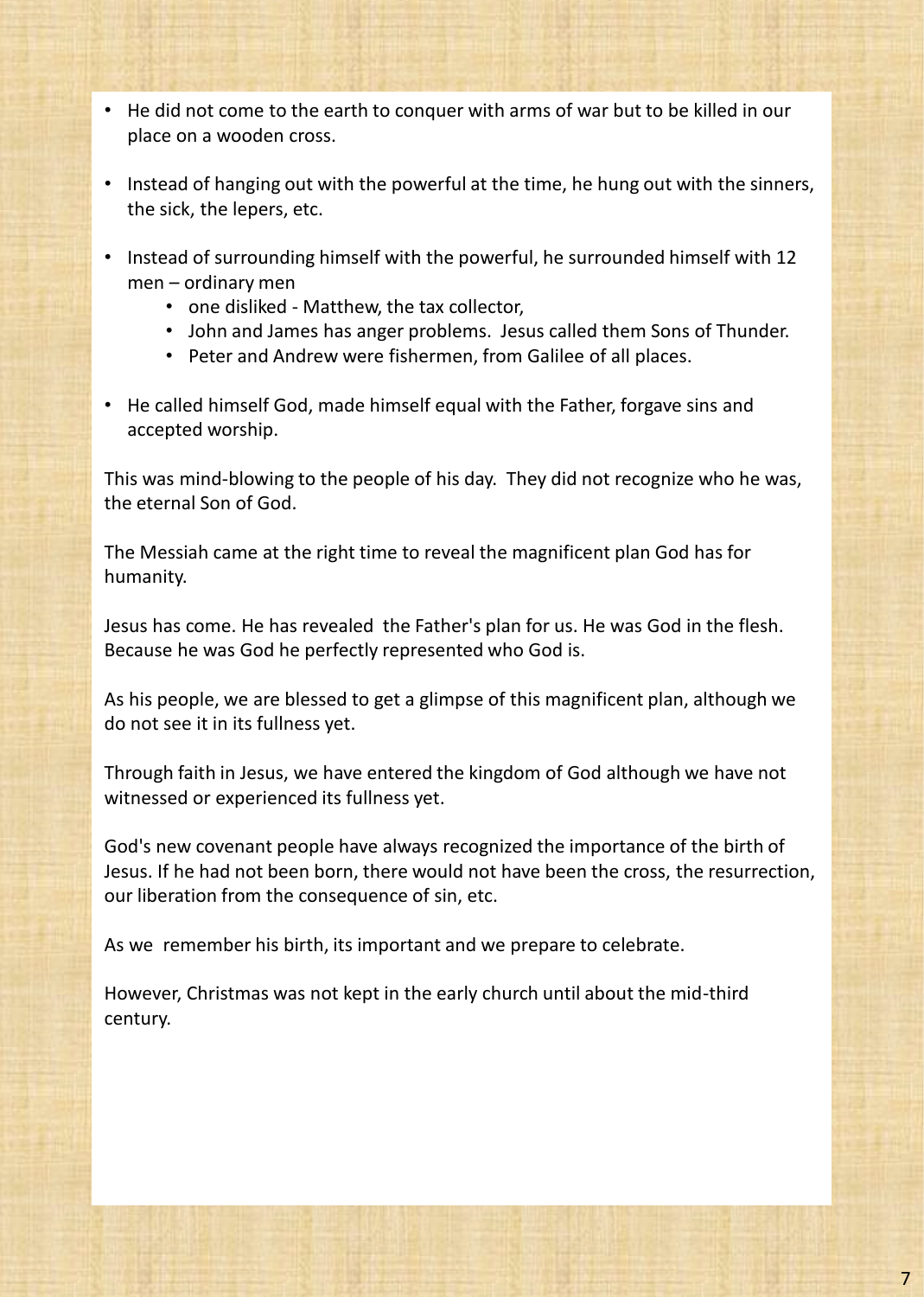### THE FIRST CHURCH CHRISTMAS 8 (FROM HTTPS://WWW.GCI.ORG/ARTICLES/THE-FIRST-CHURCH-CHRISTMAS/) The Perfect Gift from Above

- Joy to the world!" Christians look forward to a joyous Christmas season each year. Yet, surprisingly, for the first 300 years of the church's life there was no Christmas celebration of Jesus' birth. Possible reasons include:
- The apostolic church had expected that Christ's coming in glory was just around the corner and its worship pointed to the future instead of the past.
- The church's primary focus was on Christ's death and resurrection and his presence through the Spirit, which were celebrated during Easter and Pentecost.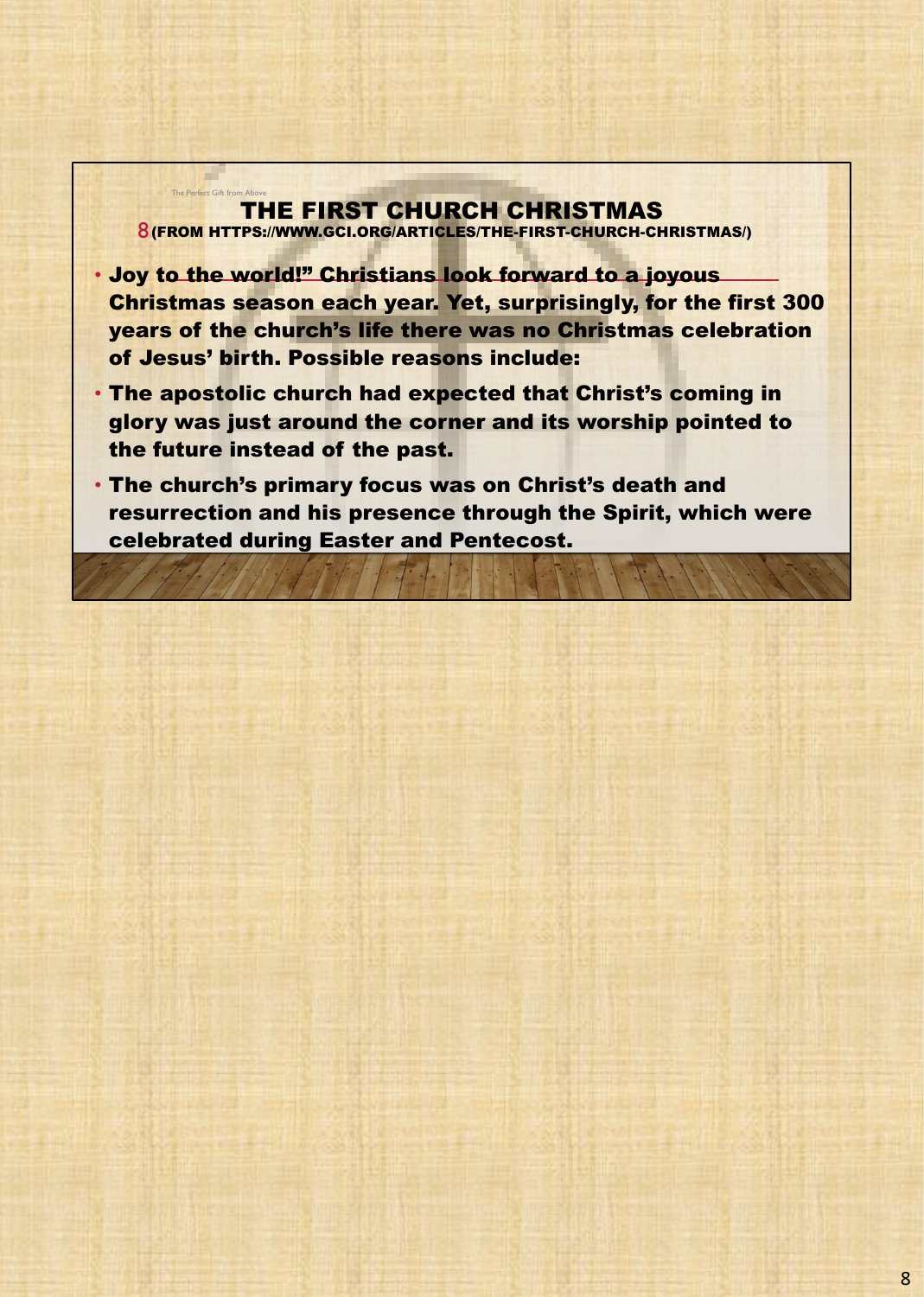

It is likely first celebration Christmas was likely in A.D. 336 but for sure in A.D. 354.

By the fifth century, the celebration of the birth of Christ was celebrated across the Christian world.

One of the reasons that I am bringing this up is that at times Christians can place more importance on chronologies and dates then on the event itself.

This applies to other celebrations such as the dates of Pentecost, the resurrection of Jesus, etc.

When the writers of the gospel described the birth of Jesus, of primary importance was not dates but the events themselves. What is important is that Jesus came down from heaven, from the Father's throne to take on our flesh to liberate us from the oppression of sin.

It is interesting, as we read God's word, that Jesus does not place much importance on the political oppression imposed on the Jewish people by the Roman Empire.

**What he emphasizes throughout Scripture is that we need to return to him in**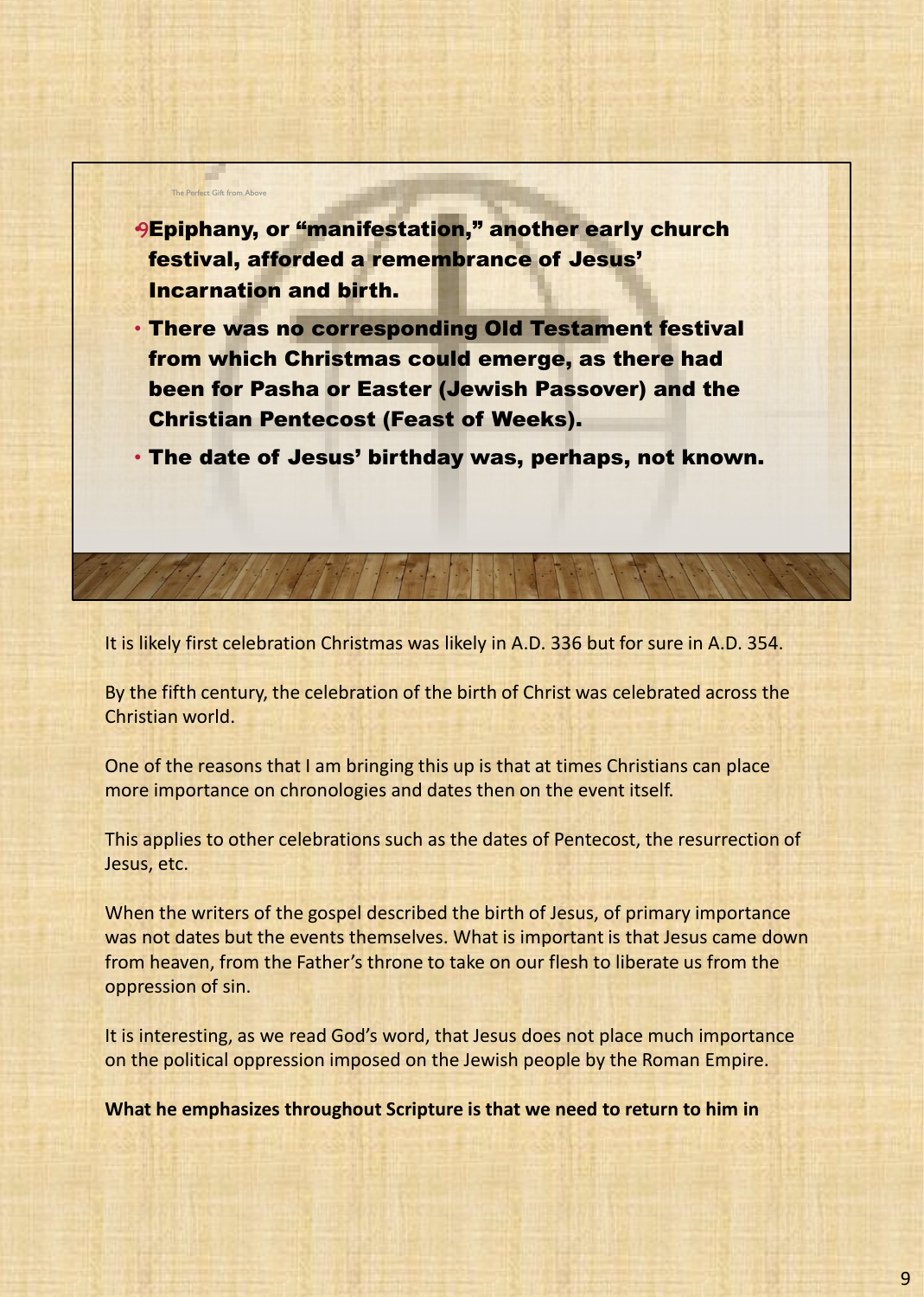## **repentance to be forgiven of our sins**.

God the Father needed to send Jesus to break this oppression of sin which kept us in the grips of death. This was the real problem of humanity.

He came amongst his own and his own did not recognize him because his agenda was not as they expected.

- He came in very humble circumstances.
- He was born to an unwed mother.
- Physically, he was born in the humblest of situations. "And she gave birth to her firstborn son and wrapped him in swaddling cloths and laid him in a manger, because there was no place for them in the inn." (Lu 2:7 ESV))
- His birth was only announced to the lowly in society, notably shepherds. Shortly after, his birth was announced to Gentile kings.
- His birth was hidden from the Jews and the hierarchies of the Jews.
- The angels rejoiced but very few people knew about this celebration at the time of Jesus' birth.
- Mary and Joseph who had a special revelation of his birth also rejoiced!

All in all, it was a very humble birth unbeknownst to the world. Yet, it was the most important birth ever to happen in humanity—notably God reaching down to us and coming down to live with us in the flesh.

I know some, and it is their choice, choose not to participate in the celebration of our Saviour's physical birth because they think it's the wrong date or they think that somehow it is associated with pagan origins.

It's good to be reminded that although we live in this world, we belong to another kingdom. We are sojourners on the earth and as God's people, we take our directives first from God and what he reveals to us in the Scriptures by the Holy Spirit.

As we read the New Testament, no one is ever condemned because they kept some wrong dates. Obviously, this not very important to God.

The next verses show us what is important to God, as we live in His grace.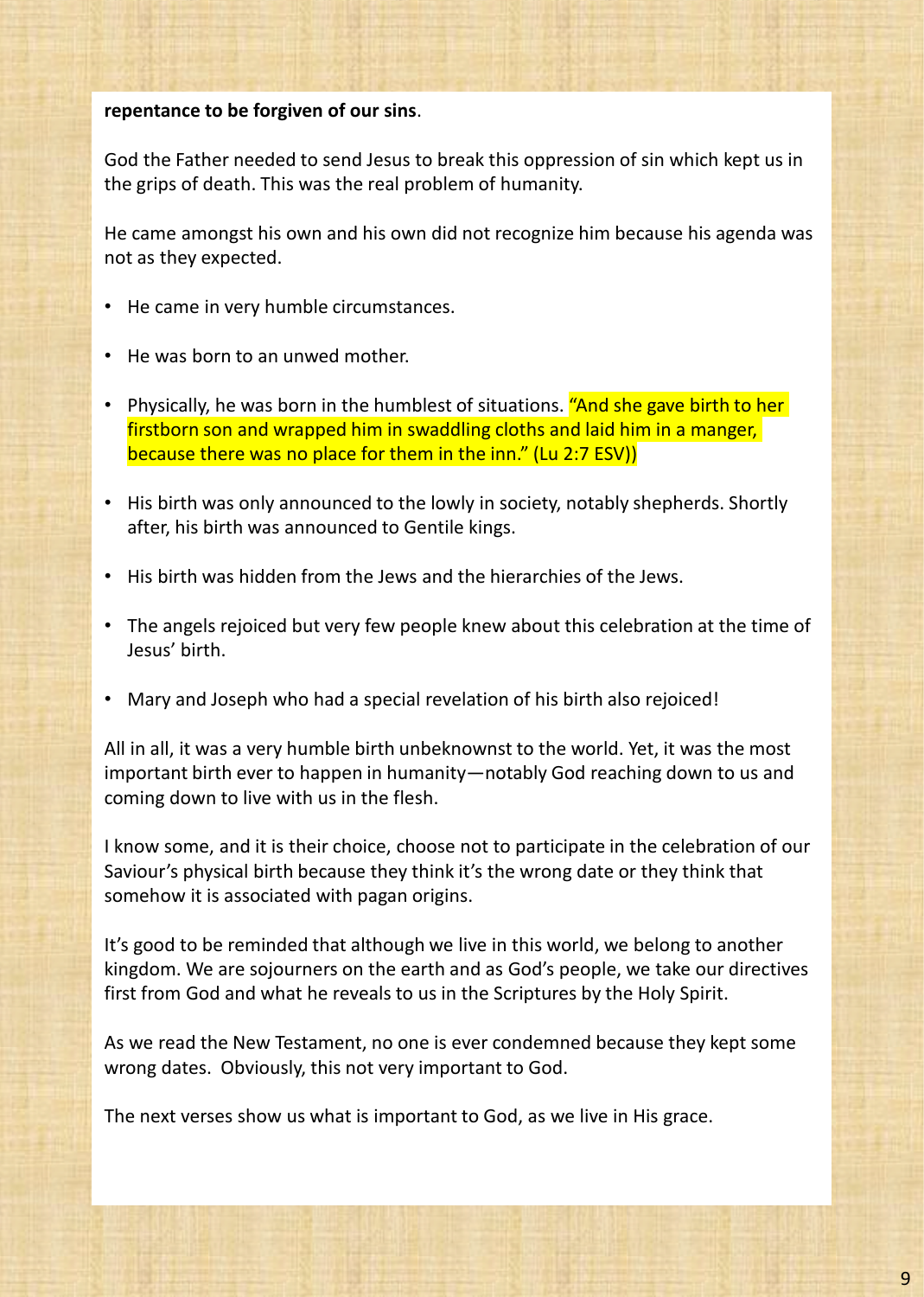#### The Perfect Gift from Aboy

# $1<sub>0</sub>$

- "5 ¶ May the God of endurance and encouragement grant you to live in such harmony with one another, in accord with Christ Jesus,
- 6 that together you may with one voice glorify the God and Father of our Lord Jesus Christ." (Ro 15:5-6 ESV)



```
http://www.thelakesanglican.org.au/
```
Because God loves us so very much. Because Jesus came to the earth to reconcile us to God as per the Father's will, we can live in harmony with God in Jesus. We are called to extend this harmony to another. We are to be iikeminded. The Strong concordance describes it this way, " to be of the same mind i.e. agreed together, cherish the same views, be harmonious"

God tells us in the Scripture that we have the mind of Christ indwelling in us through the Holy Spirit.

We are to love one another because we are loved by God.

We are not to live in strife, conflicts, rivalry and dissension or discord, jealousy, envy, debt collecting of disappointment and hurts which too often lead to anger and hatred. These passion of the flesh divide us in God's church, in God's family.

Remember we are told that we are the sons and daughters of God the Father. Jesus is not ashamed to call us his brothers and sisters. The Father, Son and Holy Spirit live in perfect harmony. We are to do our best to live in such a way with one another. Because we are flawed, we can and will have disagreements. We are to do our best in God's grace to resolve those. Whatever the challenge, as people of the faith, we are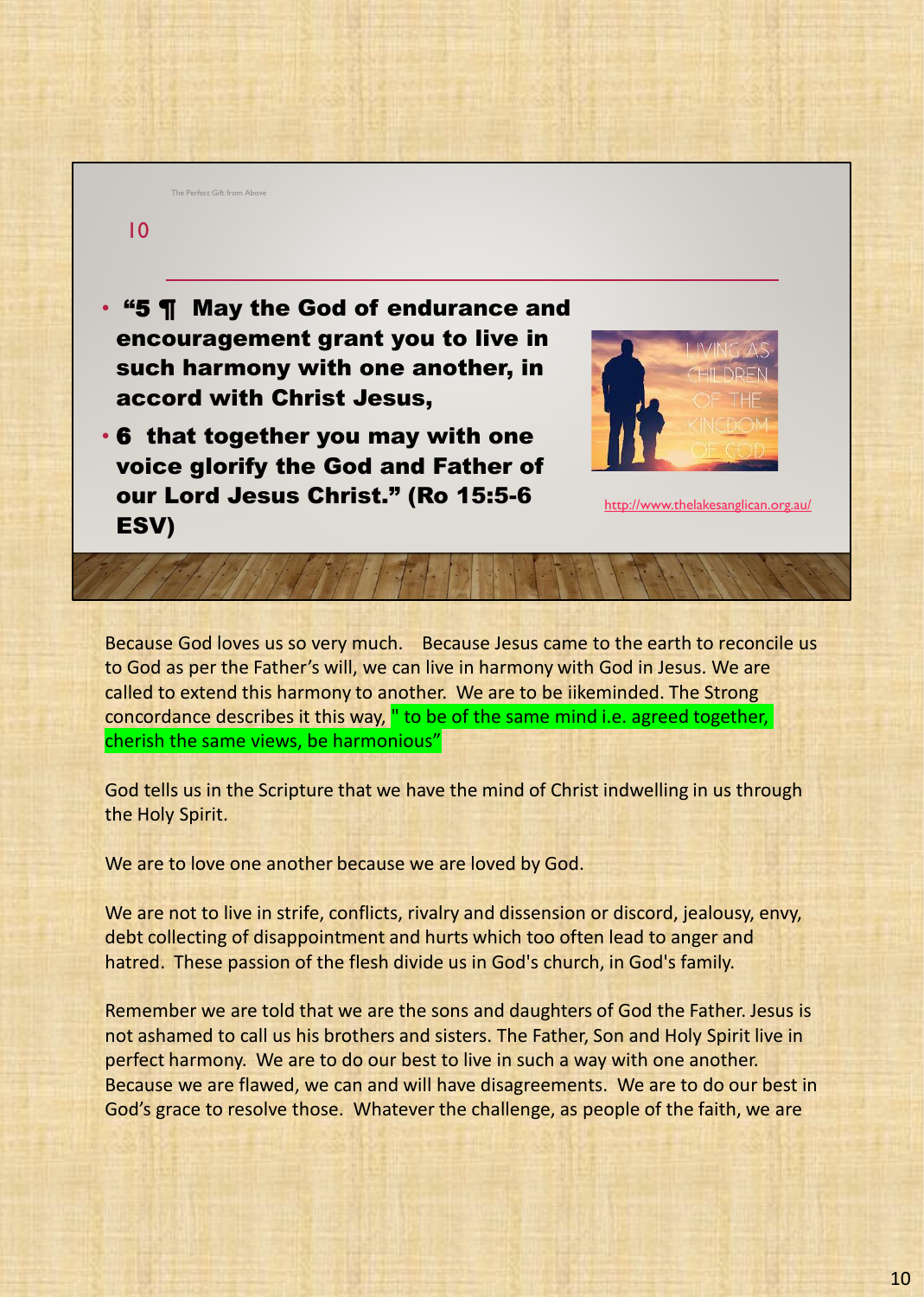to love one another in our differences.

This is why, as far as it depends on us, we are to live in peace with brothers and sisters in the faith.

Again because we are loved by God and deeply cherished by him as his beloved, we are to treat one another as God treats and loves us.

These qualities are so much more important than dates. Dates only complicate things. We are told that if we don't love our brothers and sisters in 1 John that we do not belong to God.

Jesus has lived a perfect life for us from infancy to adulthood until his death on the cross. All the commands that we read in the Bible stem from the character God and his love for us as demonstrated by the giving of his Son. This is worth celebrating and remembering.

Again, God never says in his word that we are not his because we have dates wrong. That is not important to God.

However, if we do not love our Christian brothers and sisters, he does say that we continue to live in death. "**14** ¶ We know that we have passed out of death into life, because we love the brothers. Whoever does not love abides in death. **15** Everyone who hates his brother is a murderer, and you know that no murderer has eternal life abiding in him." (1Jo 3:14-15 ESV).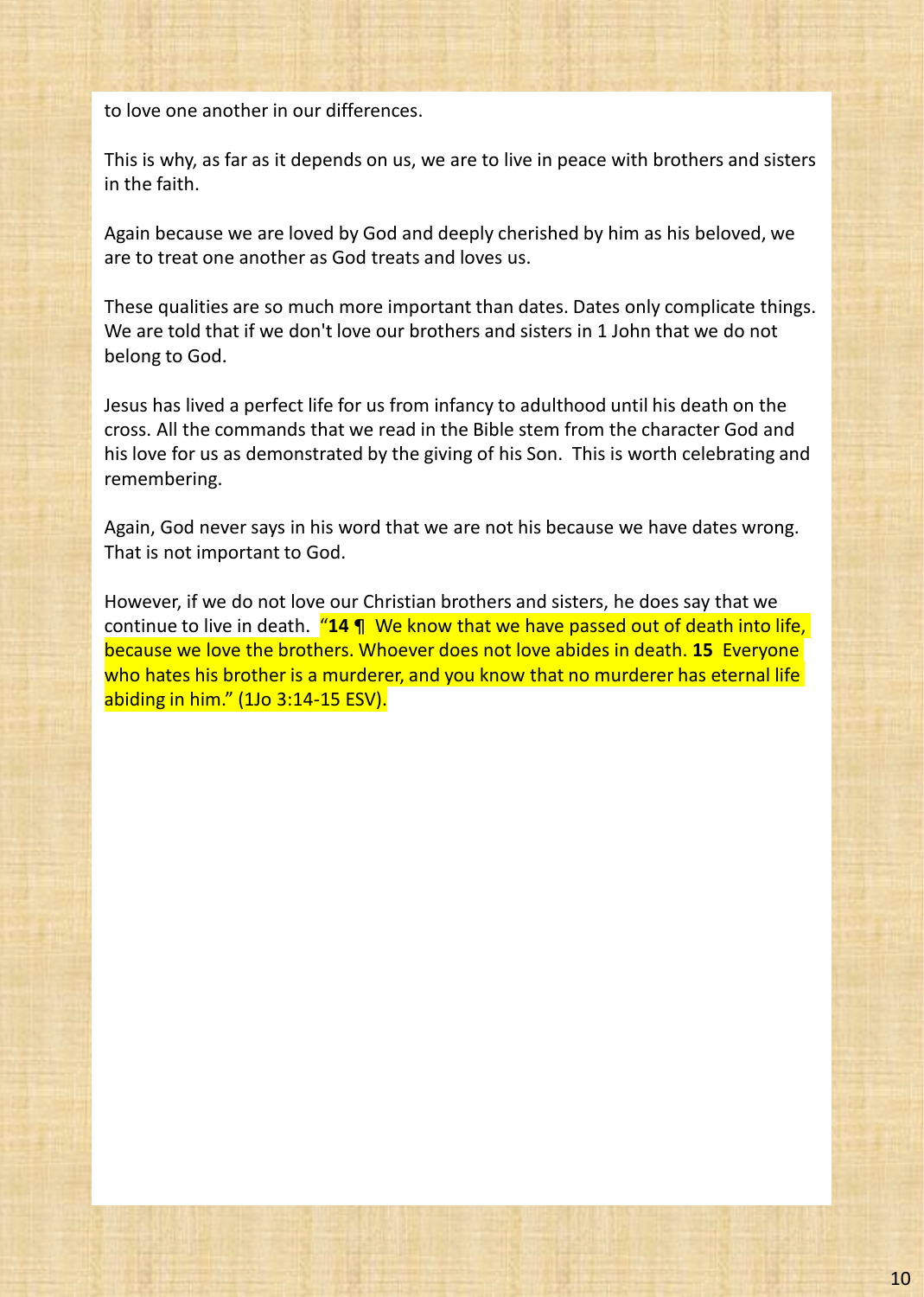

Jesus came to the earth to make this possible. As we individually and communally respond and apply God's teaching in our lives, we will grow in these qualities to the glory of the God and Father of our Lord Jesus Christ.

This would not be possible if Jesus had not come to the earth to give us a new life and a new heart. Without God, we cannot live in harmony. We needed Jesus to come to liberate us from the tyranny of sin to restore our true humanity.

We realize that we are still in the growth stage. The unity and love of the one triune God is perfect. Rooted in him, the fruit produced in our life will be love, joy, patience, gentleness, kindness, etc. all qualities of character God values. The fruit of the Holy Spirit produces harmony and the ability to live with our differences in his church.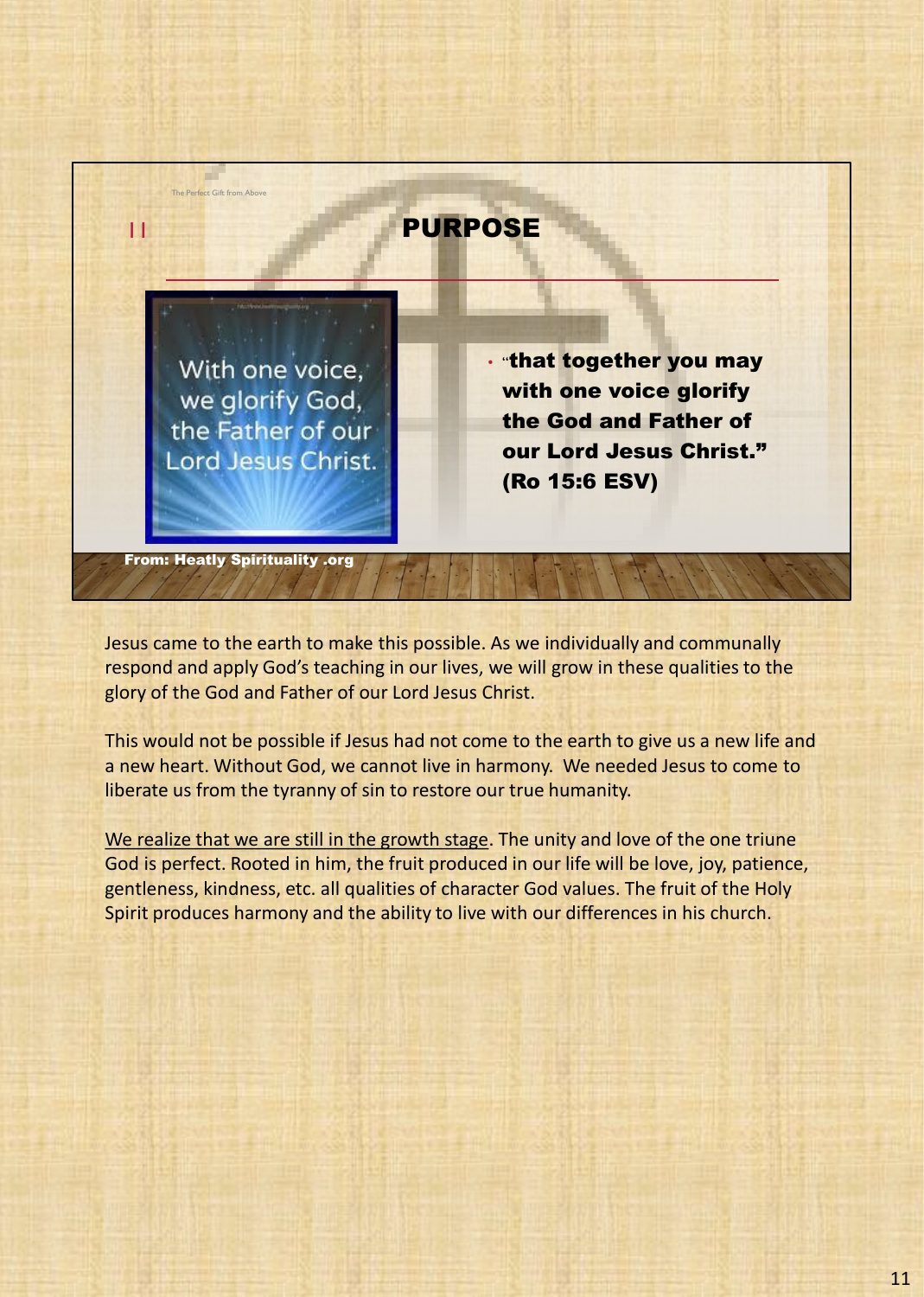

As we read these verses, we remember the ideas Paul is addressing Christians members of God's church.

Again, our welcoming one another is rooted in Christ. How has Christ welcomed us?

He has called us and welcomed us with all of our weaknesses and faults and sins. He not only accepted us but he gave us a new life, a welcome that was completely undeserved!

Once we appreciate the extraordinary and astonishing love of God towards us, we will be able to go forward and welcome others.

There are many others who are not in our denomination who have come to faith in Christ. They may believe differently in secondary matters but in the essentials, they have the same faith as we do. God wants us to welcome them like we have been welcomed.

This word welcome can also be translated "receive or took". One example where this word is used in the New Testament is when Priscilla and Aquila took Apollos in their home to teach him about the baptism of Jesus. He only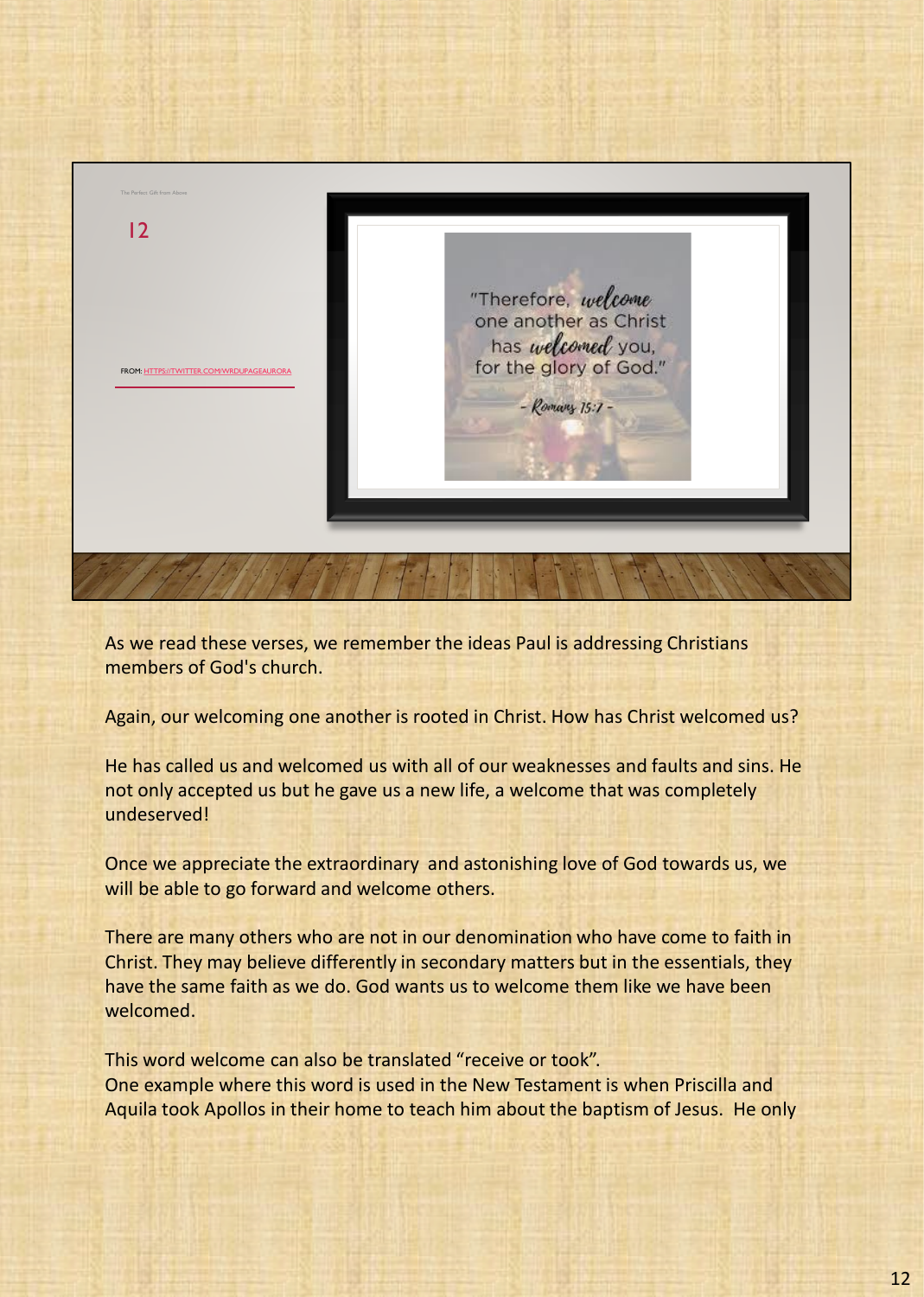understood the baptism of John (acts 18:24-26).

I guess a good question to ask is how was I received by Jesus?

I am to receive others in the same way.

Jesus came towards us. To welcome others, we are to go towards them.

When new people coming in our midst, how do we welcome them? Do we show ourselves friendly, warm and inviting or do we avoid contact? How do we welcome them outside the church walls?

Our goal – to receive them as Jesus us.

This commandment to live in harmony is for all disciples of Jesus.

It is extending to others what we have been given.

God came to the Jews, to the circumcised to confirm that he was a God for all people, that he loves all people. This is part of the advent celebrations!

It was God's intention that the Gentiles would praise God with his people.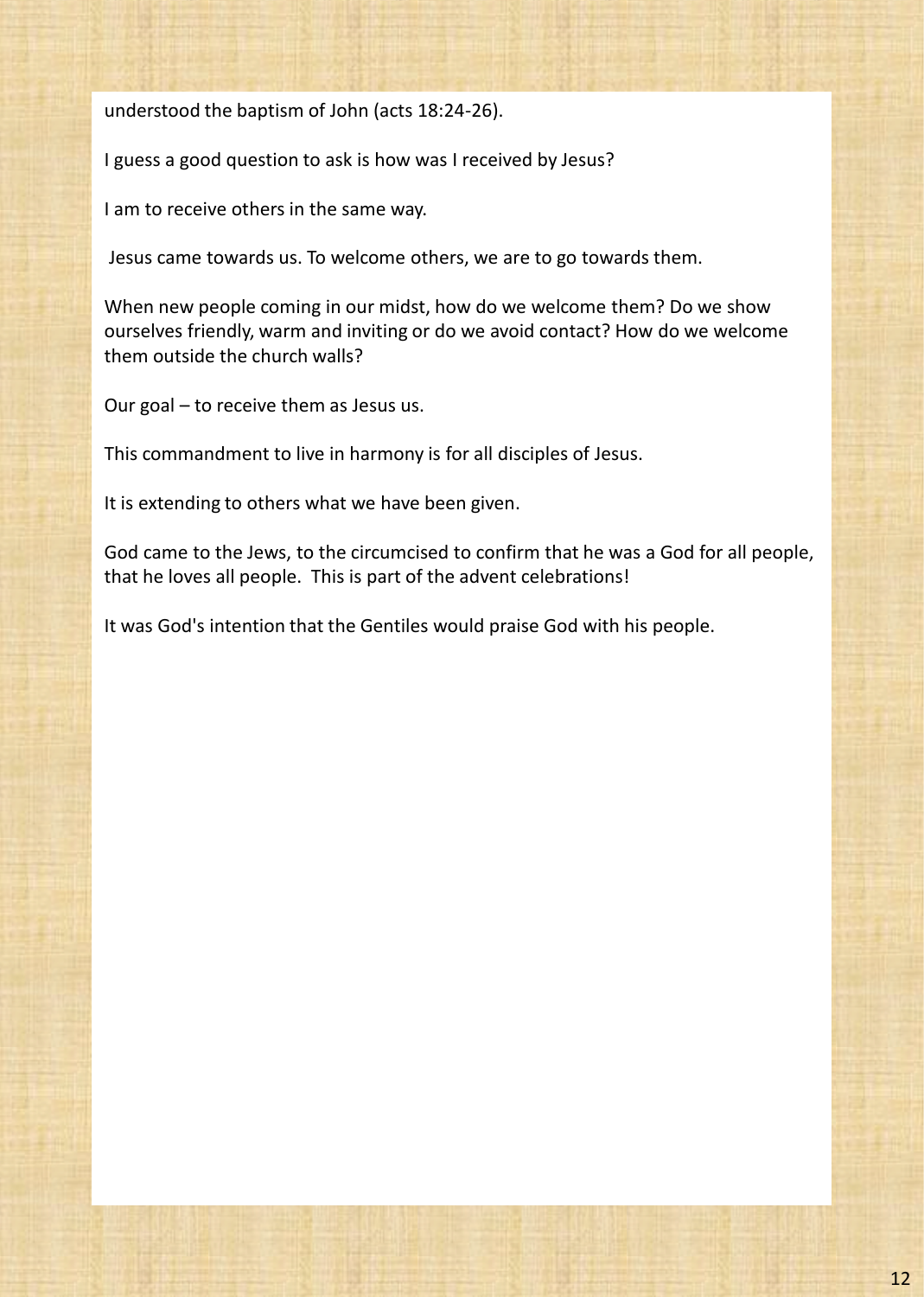# **Romans** 15:11

13

The Perfect Gift from Above

• "And again, "Praise the Lord, all you Gentiles, and let all the peoples extol him."" (Ro 15:11 ESV)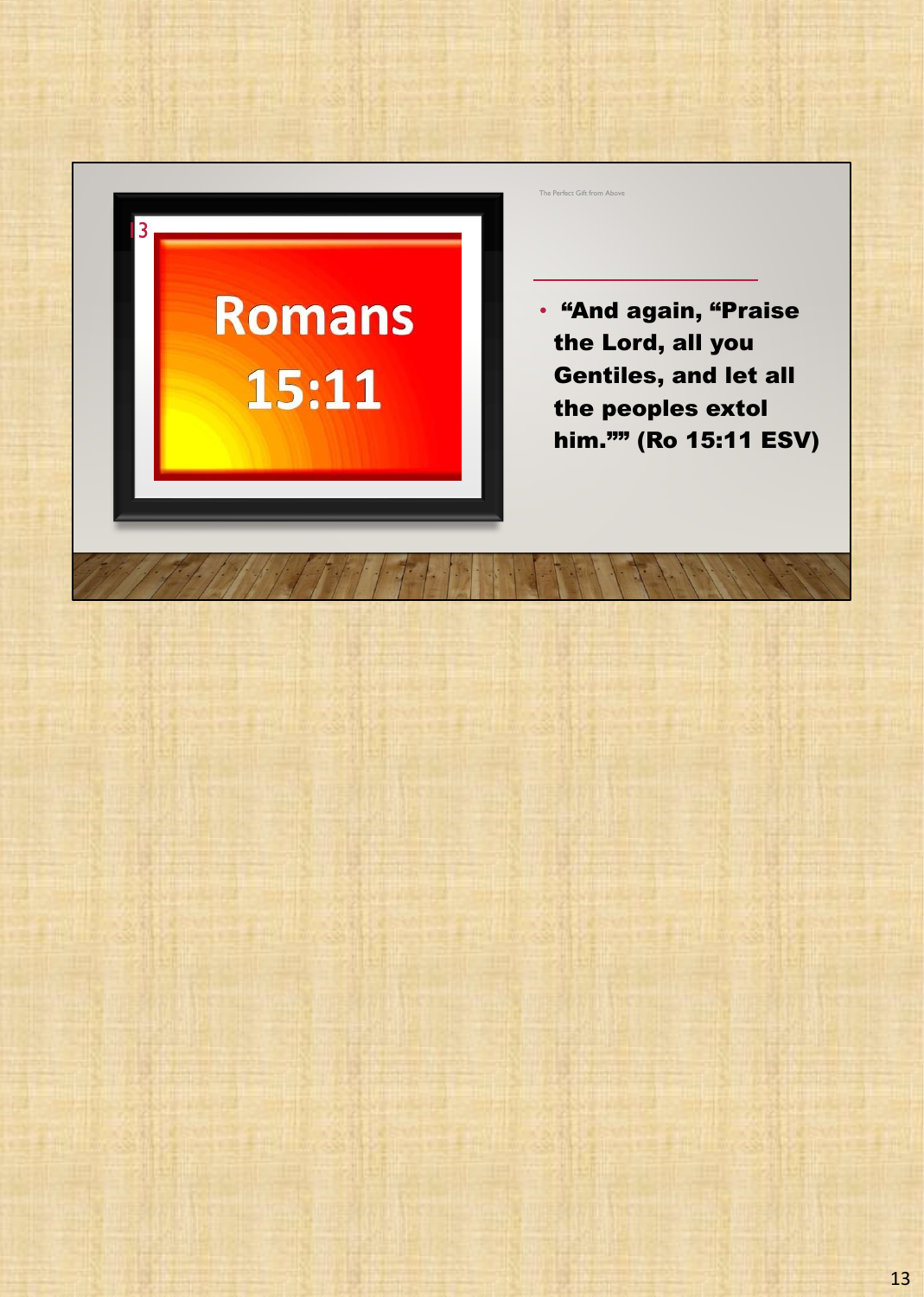

The first coming of Jesus is the fulfilment of prophecy which shows the trustworthiness of God.

He came as a humble baby. He lived a very humble life being the son of a carpenter. He defeated our greatest and strongest enemy – sin and death - through his death on the cross and resurrection.

As a result, we have the sure hope that one day he will reign over all people. Being such a good King, everyone will place their trust in him.

In that little baby born in Bethlehem resided the hope of humanity! He is the hope of humanity!

We need to remember what James said about God's gifting!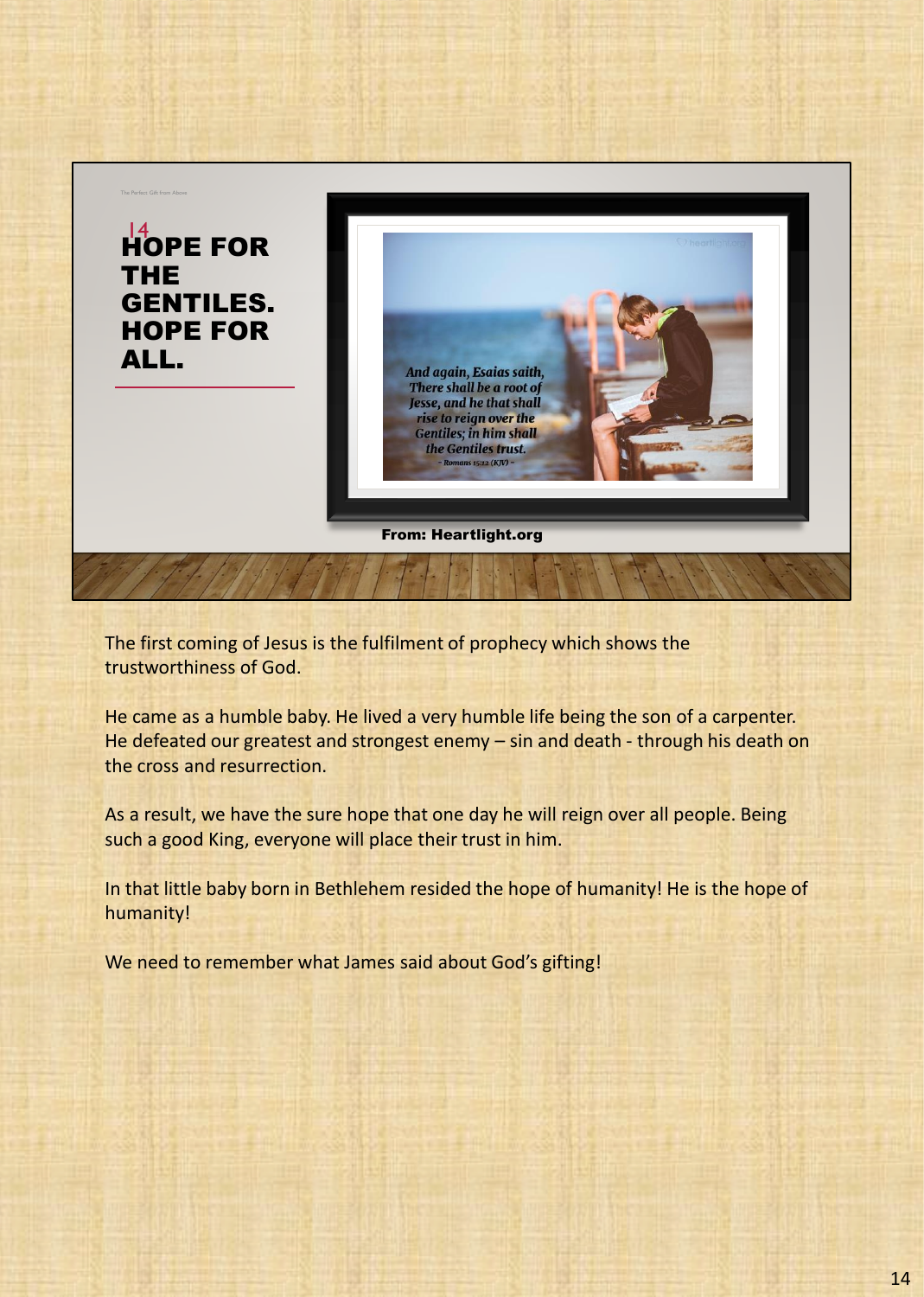

What is the greatest gift God has given us?

With one accord we can all say that is his Son Jesus! From all eternity it has been God the Father's good pleasure to give us his Son, who would be sacrificed as the lamb of God for us!

(From: https://www.praise1065.com)/

It is such an immense and immeasurable gift that words escape us to describe it!

At Christmas time, children in their innocence show excitement as they open their gifts from under the Christmas tree. Their anticipation is great. They can't hardly sleep. If they do sleep, they are up at the crack of dawn to see the gifts awaiting them!

What a gift it is for God to have inspired his church to celebrate and remember such a great event as the incarnation of Jesus, year after year until his return! When properly understood, what a joyous celebration it is.